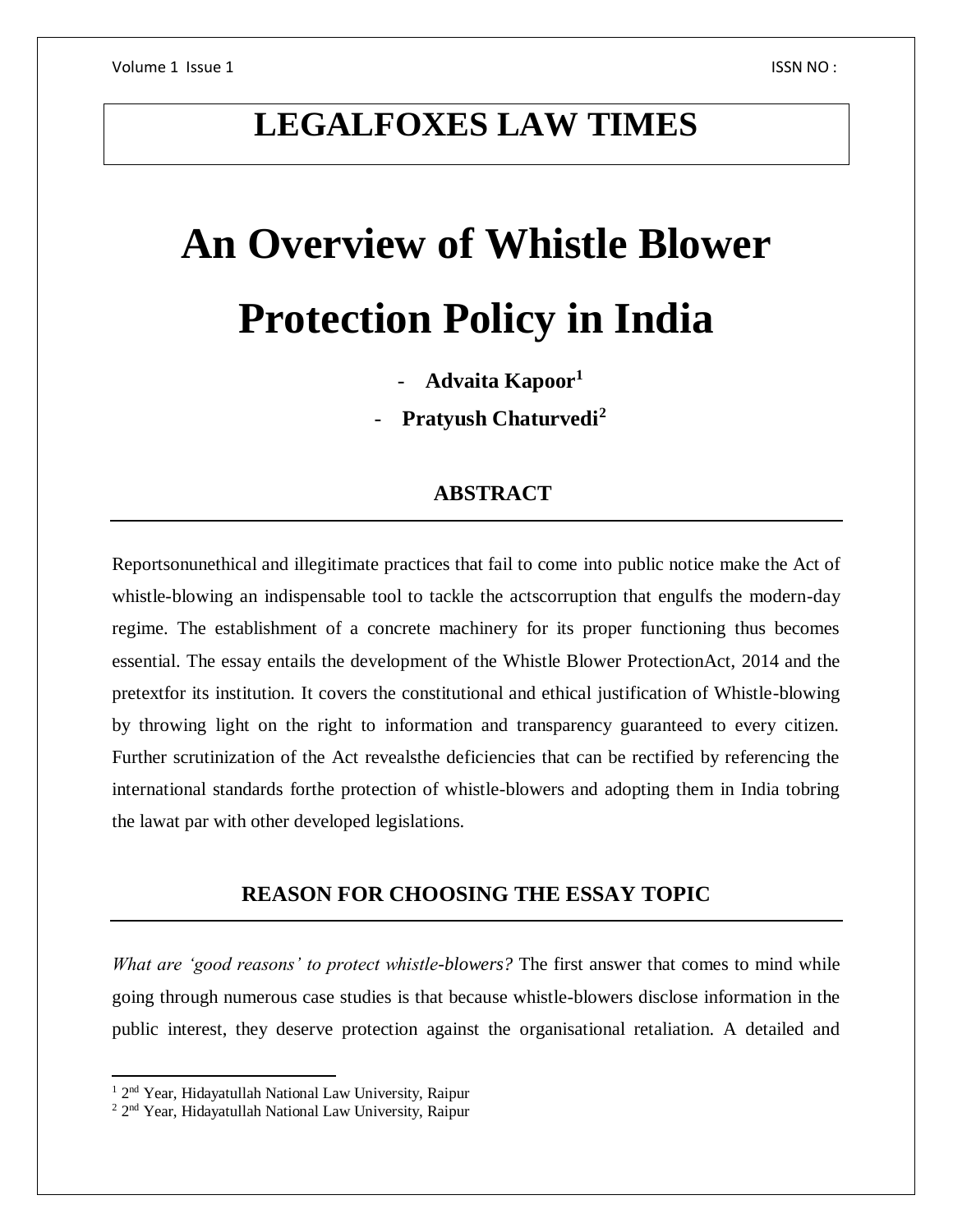thorough analysis is required to find a solution to the impending protection that these individuals call. The Whistle Blower Protection Act, 2014 provides for provisions which are of significant relevance in contemporary constitutional law as it pertains to discussthe fundamental issues related to the right to information, right to know, transparency and accountability in governance and bureaucracy and how they should balance with similar matters of privacy and security. Thus,we need to formulate an inquiry into the same.

# **DECLARATION REGARDING ORIGINALITY OF THE ESSAY**

We with this declare that the essay titled "*An Overview of Whistle Blower Protection Policy in India*" is true and correct to the best of our knowledge. The work presented is theoriginal representation of our ideas, further to which the ideas of other scholars have been included.We have adequately cited and referenced the sources. We also declare that we have adhered to all principles of academic honesty and integrity and have not misrepresented or fabricated or falsified any idea/data/fact/source in our submission.

# **INTRODUCTION**

Angel Gurria, Secretary-General, OECD has remarked in a very accurate manner that "*Integrity, Transparency and the fight against corruption have to be a part of the culture. They must be taught as fundamental values."* Corruption is an impediment that is not just restricted to being a moral or political wrong but is an internationally recognised human rights violation. Eradication of corruption and simultaneously safeguarding the witnesses and victims along with the prevention of any related harm to them is what makes the protection of whistle-blowers an essential issue in today's contemporary world.

Whistle-blowers are those individuals who expose wrongdoings, such as fraud, misconduct or illegal and corrupt activities, in the public interest to a competent governmental authority. The Whistle Blower Protection Act, 2014 (*hereinafter referred as the* '*WBP Act'*)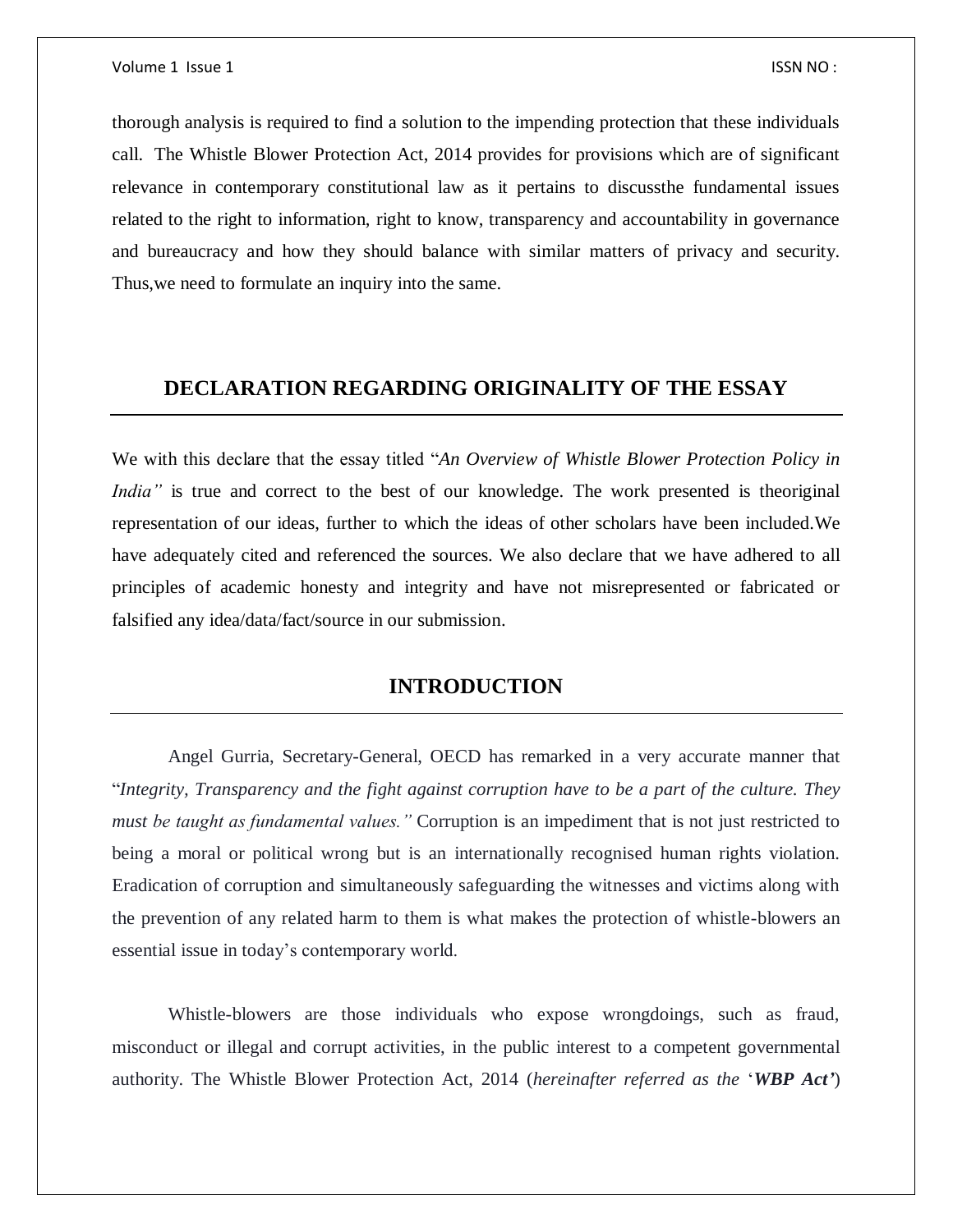$\overline{a}$ 

came in existence to protect such whistle-blowers afterseveral fatal cases were recorded which have been nothing but clear indicatorsfor the need of more stringent regulations to ensure the safety and security of the informants. The case of *Satyendra Dubey* was of crucial importance for the Constitution of the Act, asthe complaint about the improper handling and construction of roads under the NHA I project cost him his life due to the careless mistake of the officials of disclosing the complainants' identity.

The Bill for whistle-blower protection was initiated in 1993 by the then Chief Vigilance Commissioner, Mr N. Vittal after which the Law Commission of India's Report on '*Public Interest Disclosure Bill*<sup>3</sup> recommended the establishment of law for the protection whistleblowers. The Government of India ratified the Public Interest Disclosure and Protection of Informers Resolution in 2004, which enabled the Chief Vigilance Commission to receive complaints of corruption after the Supreme Court of India provided specific directions. Ancillary to this Act, the RTI Act, 2005 and the Public Services Bill 2003 (Draft) are institutingfor the organisation of requisite machinery to encourage further protection. Soon,the Public Interest Disclosure and Protection to Persons Making the Disclosure Bill, 2010 or the Whistle Blower Bill was passed in the Lok Sabha by 2011 and in the Rajya Sabha by 2014. <sup>4</sup>

This Bill aims to allow whistle-blowers to make complaints against corruption, (as defined under PoC Act, 1983)wilful misuse of power or discretion for wrongful gain or loss to the Government or any other public servant inclusive of criminal offences. They are doing this towards certain competent authorities in good faith and on reasonable grounds, which would ensure the protection of their identity. The Act further suggests penalties and punishments against the incorrect or *mala fide* conduct of the wrongdoers. The most recent amendment to the Act made in 2015 proposed to forbidthe disclosure of informationprotected by the Official Secrets Act, 1923, which is contrary to the original statute and furtherdefines 10 prohibited categories upon which the Government authorised Authority is responsible for deciding as to the disclosure of the information. Thisamendment, however, only seems to be diluting the essence of the statute instead of strengthening it.

<sup>3</sup> Law Commission of India, *179th Report on the Public Interest Disclosures and Protection of Informers*, D.O.No6(3) (72) /2001-LC (LS) (Dec. 14, 2001).

<sup>4</sup>THE INSTITUTE OF COMPANIES SECRETARIES OF INDIA, WHISTLEBLOWING BALANCING ON A TIGHT ROPE (2017).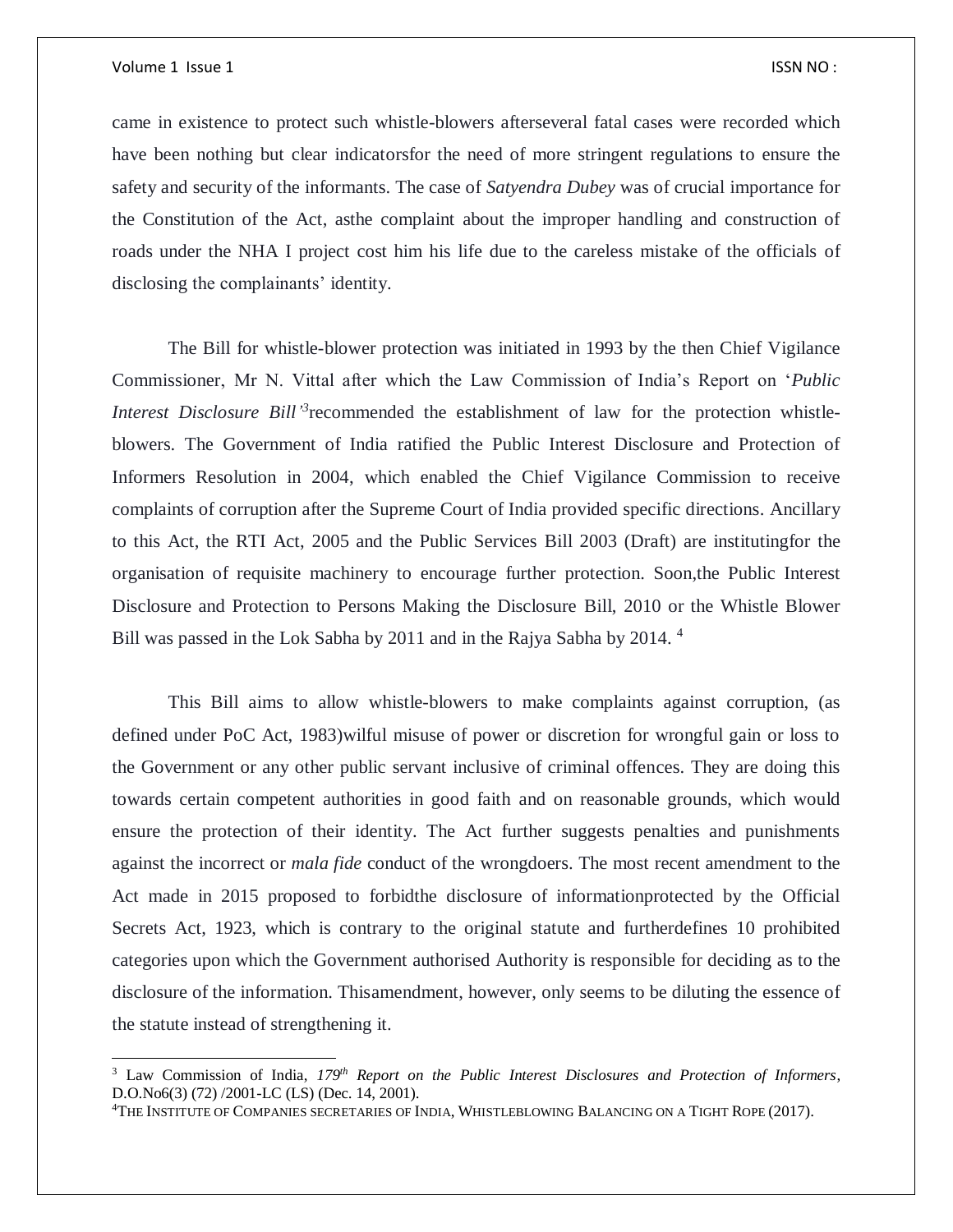$\overline{a}$ 

# **ETHICALITY AND CONSTITUTIONALITY OF WHISTLE-BLOWING**

John Rawls writes:*"One who engages in civil disobedience,addresses the sense of justice of the majority of the community and declares that in one's considered opinion the principles of social cooperation among and equal men are not being respected*."<sup>5</sup>The most effective tool against the arbitrary Authority of a State is considered to be an act of Whistle-blowing. The same has been experienced in the past by the country during the  $20<sup>th</sup>$ -century Civil Disobedience.

In non-democratic states where the dictatorial or monarchical power remains unquestioned, it is certainly plausible that the authorities would label the Act of Whistleblowing as espionage or sedition. However, in the modern-day deliberative democracies like India where the allocation of state power has been derived out of collective consensus, the ethicality of Whistle-blowing may still be argued against at multiple junctures. This argument though, can still be fairly outweighed, and Whistleblowing can be justified if the State conceals from the public some serious governmental wrongdoings or those programs that ought to have been disclosed at a public forum. Further, if the whistle-blower takes necessary measures to minimise the damage anticipated from the fault lines, the action taken by him is protected under the purview of it being in the public interest.

The case of *Edward Snowden,*where he blew the whistle on the illegal surveillance programmes and the black sites that were operating under the garner of'state security' by the CIA and NSA, it did not make the Act constitutionally sound even though the programmes were covered under one of the statutes.<sup>6</sup> Though the legality of Snowden's claims may be questioned, his stance regarding how the public should have been informed of such policies being run at such a massive scale cannot be denied.

In India, the *magnum opus* of the Constitutionis present in Part-III of the Constitution describing the fundamental rights which cannot be abrogated and are intrinsic to every

<sup>5</sup> JOHN RAWLS, A THEORY OF JUSTICE (Cambridge, Mass.: Harvard University Press, revised ed. 1999).

<sup>6</sup> Klayman v. Obama 957 F. Supp. 2d 1 (United States, District Court, District of Colombia. Dec. 16, 2013); American Civil Liberties Union et al. v. James R. Clapper et al. 13 Civ. 3994 (2014).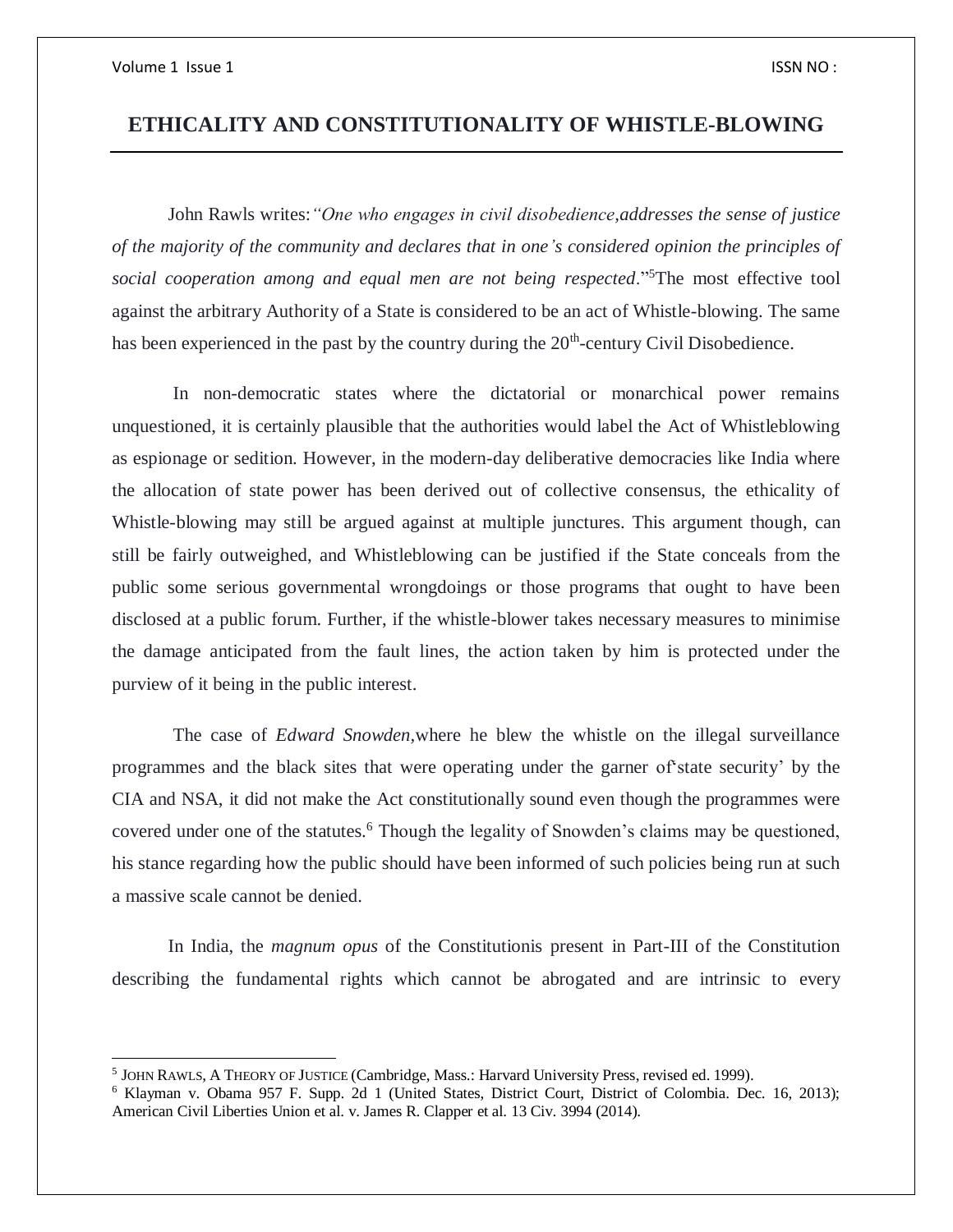individual. Under this, one of the most widely debated and discussed provision is that of Article 19 and Article 21 describing the Right toFreedom and the Right to Life and Liberty, respectively.

In a transnational era, it is crucial to expand the concept of liberty itself where individuals must be liberated to formulate an opinion. It is a prized privilege to speak one's mind, although not always with perfect taste, on all public institutions. Further, this opportunity should be encouraged for vigorous advocacy as well as an abstract discussion.<sup>7</sup> Thus, what is necessary in these circumstances is a free flow of information so that the democracies can be built through open societies that share information. The ambit of Article 21, which is more extensive than that of Article 19(1)(a) confers on each individual a right to know, which includes the freedom of information.

### **Whistle-blowing as an extension to Right to Information**

In the modern-day,Whistle-blowing has become more and more complicated because of the increased inclination of the Government towards the formulation of a "big brother state." The whistle-blowing has led to challenges in generating accountability and transparency in the system due to increased surveillance and sanction over confidential government data. The emergence of a nexus of legislations like the RTI Act & Jurisprudence available on the significance of freedom of information, India has tried to tackle the obstacles by legitimising the Right to Privacy which is also an extension to the Right toFreedom of Information.<sup>8</sup>

Over a while, champions of human freedom of thought and expression have realised that intellectual paralysis creeps over a society which denies, in a subtle form, the freedom of thought and expression to its members.<sup>9</sup> The RTI Act is a tool to ensure that the freedom of thought and expression, because without the availability of apt information, an individual will always be misguided which will resultin the formation of fictional opinions. The fascist uprising of the Nazi Germany and Mussolinian Italy had deep-rooted connections to these seeds of misinformation. The RTI law has empowered the common man to have access to information

 $\overline{a}$ 

<sup>&</sup>lt;sup>7</sup> New York Times Company vs. L.B. Sullivan,  $376$  U.S.  $254$  (U.S. Supreme Court, 1964).

<sup>8</sup> KS Puttaswamy v. Union of India (2017) 1 SCC 809.

<sup>9</sup> Indirect Tax Practitioners v. R.K. Jain (2010) 8 SCC 281.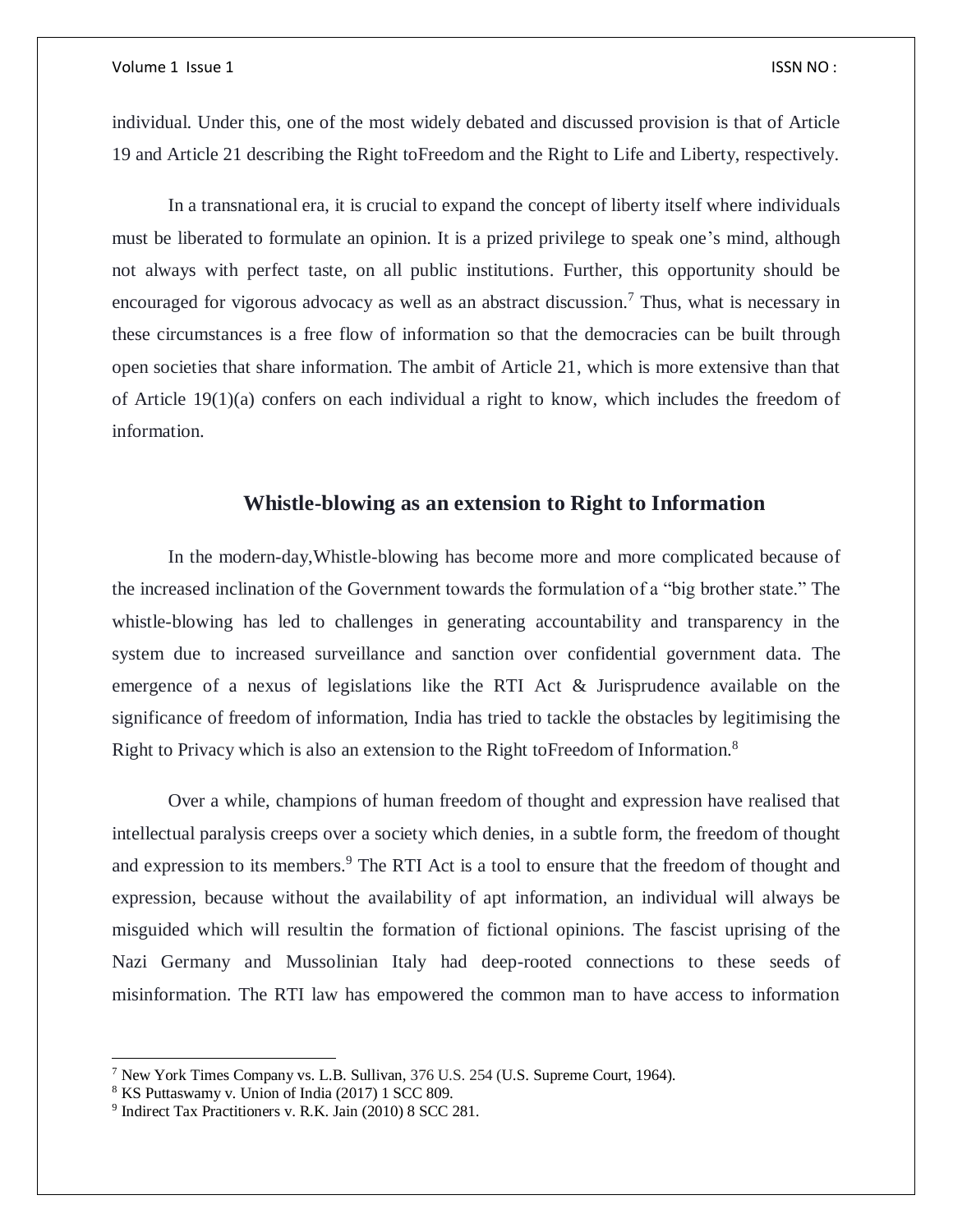$\overline{\phantom{a}}$ 

from public authorities — which only government officials were privy to — making every citizen a potential whistle-blower.<sup>10</sup>

The fundamental principle behind Whistle-blowing is related to the drive against eliminating corruption from the country's bureaucracy.<sup>11</sup> A socially and morally developed nation is what the framers of the Constitution had aspired for thus, for these objectives to be accomplished, an exhaustive and integrated WhistleBlower Protection policy should be of primary importance which provides every individual with the freedom and liberty to ensure that the right questions are asked from the government authorities to maintain transparency and clarity in governance and administration.

The WBP Act has been created to be in accordance with the RTI Act as per the amendment proposed in 2015 which states that non-disclosure of certain categorial information cannot be done unless it has been obtained under the RTI Act.<sup>12</sup> However, the amendment already passed in the Lok Sabha will further combine the purpose of both these legislations. While the RTI devolves information to every citizen, the WBP Act has been introduced to ensure that complaints of corruption and malpractices are reported to the competent authorities so that necessary action be taken against the culprits. For instance, information that has not been procured under RTI by government officials themselves, cannot be brought under the WBP Act which again willcause a hindrance in the fulfilment of the objectiveof the Act itself.

# **THE WHISTLE BLOWER PROTECTION ACT, 2014**

As the name suggests, the Act has the primary objective to establish a mechanism for the protection the individuals, inclusive of non-governmental organisations and personals<sup>13</sup>, who make disclosures in the public interest. The sound statutory framework is created solely so that cases like that of *Manjunath Shanmugam*of the Indian Oil Corporation caseand*Dr Anand Rai*of the infamous Vyapam Scam are not repeated.

<sup>10</sup> Anjali Bhardwaj, Amrita Johri, *Don't Shoot the Messenger*, THE HINDU, Aug. 1, 2017.

<sup>&</sup>lt;sup>11</sup> Nimisha Bhargava, Dr. Mani K. Madala *An Overview of Whistleblowing: Indian Perspective*, 4 INTERNATIONAL JOURNAL OF INNOVATIVE RESEARCH IN SCIENCE,ENGINEERING AND TECHNOLOGY, Issue 2, (February 2015). <sup>12</sup>The Whistle Blower Protection (Amendment) Bill, 2015, No. 154.

<sup>13</sup> S.3, The Whistle Blowers Protection Act, 2014, No. 17, Acts of Parliament (India).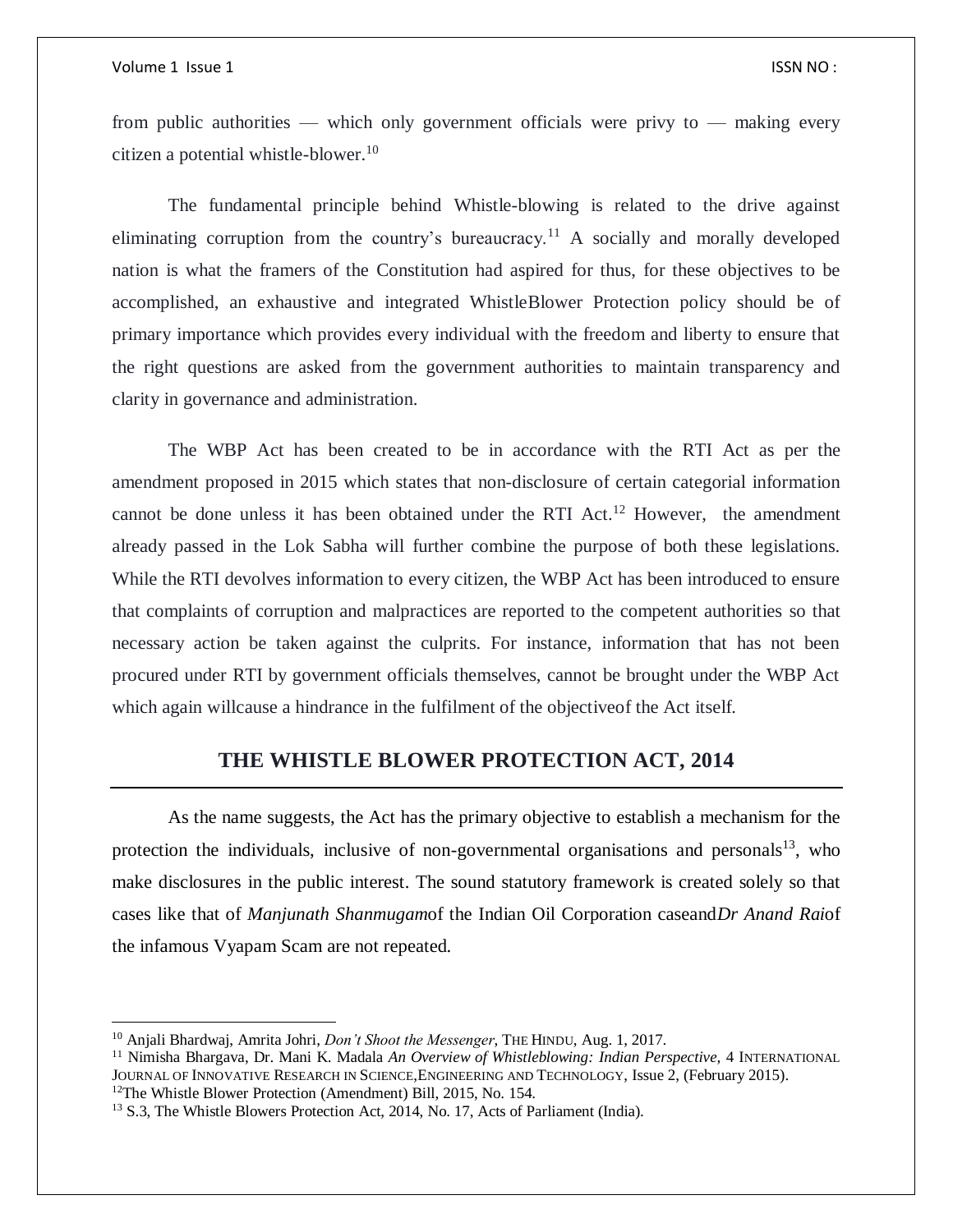The Act prescribes certain powers to the Competent Authority for ascertaining the legitimacy of the complainant and the complaint. Here the Authority has the discretion to reveal the identity of the whistle-blower under necessary conditions with the complainants' prior consent. However, matters related to inquiries under the Public Servants (Inquiries) Act, 1850 and Commissions of Inquiry Act, 1952 or *bona fide* acts in the discharge of duty by the employee are outside the ambit for consideration of the Competent Authority. The Competent Authority is not allowed to take notice of disclosures which are determined by the Court or Tribunal - authorised to do so. The Authority also assumes the role &powers of a Civil Court in some prescribed matters.

The WBP Act further prohibits the cognisance of those acts which disclose information which is likely to affect the sovereignty and integrity of the country prejudicially. Affects the strategic, scientific or economic interests of the State, created tension in the relationship with a foreign state, or lead to the incitement of an offence. Furthermore, any information which involves the disclosure of cabinet papers including records of deliberations of the Council of Ministers, Secretaries and other officers except as provided for under the RTI Act are all prohibited.

Chapter V of the WBP Act<sup>14</sup> deals specifically with the protection to persons making such disclosure and gives surety of non-victimisation of such persons. The CVC is responsiblefor concealing the identity of the whistle-blowersalong with related documents unless decided otherwise by them. Such identity can only be disclosed on orders of the Court,which will allowproviding redressal to the complainant either based on an application or its information. It has the power to pass interim orders to prevent any act of corruption continuing during the inquiry.

After beholding numerous mortalities, the Constitution of the Act has shown to give a boost to the freedom of press and information in India, yet it cannot be said to be comprehensive in all respects.

## **Comparative Analysis of the WBP Act with International Standards**

The highest source of whistle-blower protection is found in International Law. Article 33 of the United Nations Convention Against Corruption provides for appropriate measures for the

 $\overline{a}$ 

<sup>14</sup>*id.,* S. 11-14.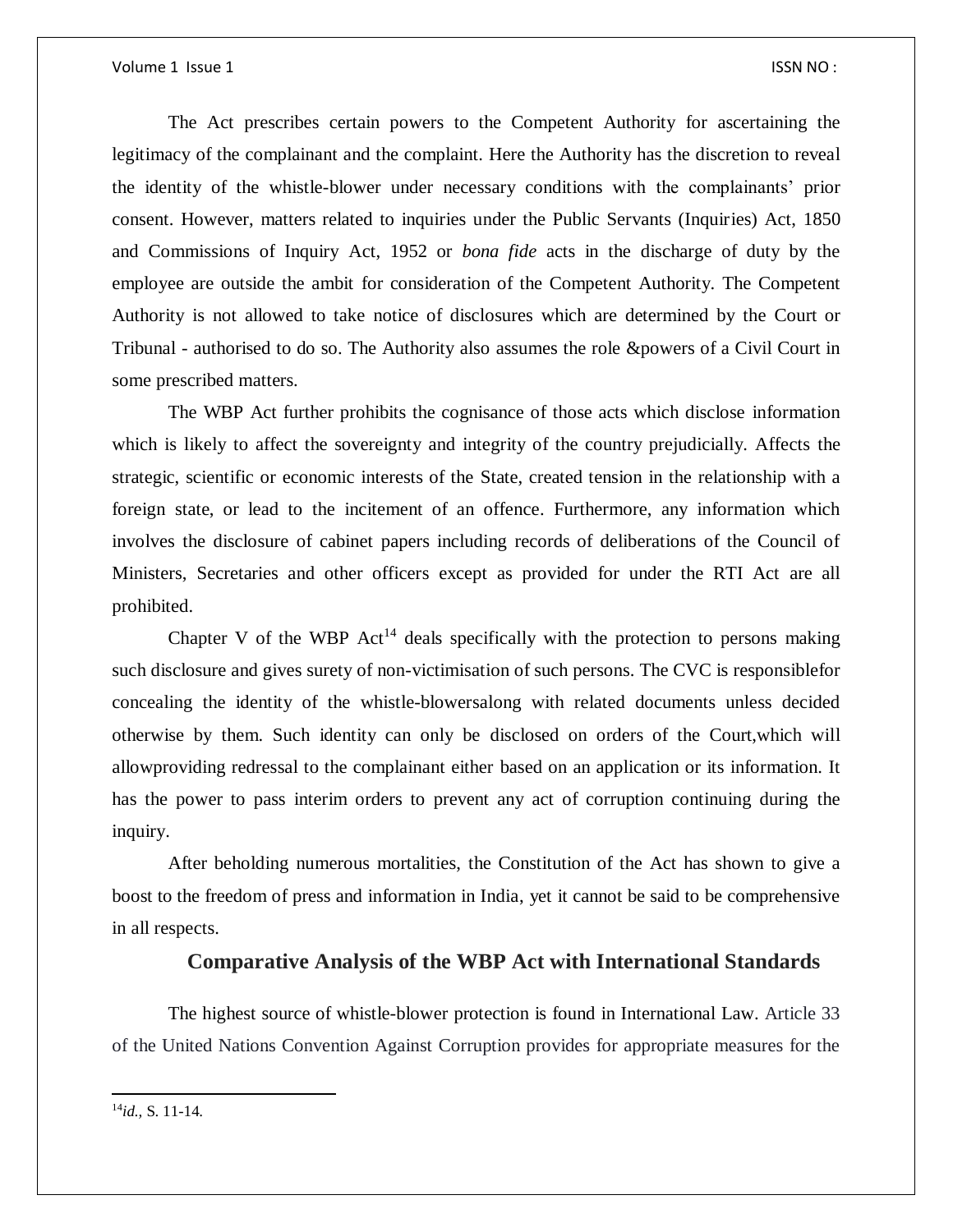$\overline{a}$ 

protection of persons who report any fact concerning acts of corruption to competent authorities in the municipal law of the State.<sup>15</sup> Transparency International is a global anti-corruption watchdog organisation, which has also recommended India to introduce effective legislation to protect thewhistle-blowers.

The G20 created in the post-World War II era, to bring economic and financial stability across the globe has during its Cannes Summit in 2011 proposed standards and guidelines for monitoring anti-corruption activities for the member states. The current Indian legislation,while protectingthe whistle-blowers, fails to fulfil multiple guidelines ranging from non-codification of provisions relating to retaliatory action to non-establishment of internal channels for reporting within the public sector. These standards also seek to protect individuals whose disclosure of wrongdoing is found to be incorrect,which are of paramount importance in the Indian scenario. The *D.K Ravi*case is a standpoint to show the ineffectiveness of the Act. He was a civil servant who conducted major tax evasion raids during his tenure as Additional Commissioner of Commercial Taxes (Enforcement) in October 2014. His suspicious death and protests in its aftermath indicate the failure of the concerned authorities to provide him protection after the exposures made by him.

Further, the WBP Act also lacks provisions elaborating upon the protection of employees whose employers allege the former to be a whistle-blower. The Act also disallows inquiry of a complaint if it does not mention the identity of the complainant, thus making no provision to safeguard the anonymity of the complainant.<sup>16</sup>

The lack of proper guidance, counselling or feedback to the whistle-blowers accompanied by non-incentivisation for them to come forward is another peril that needs to be instantly resolved. By not encouraging the Act ofWhistleblowing or providing whistle-blowers with positive reinforcements such as the possibility of financial rewards like that practised through the US False Claims Act which allows a whistle-blower to receive up to 30% of the amount recovered by the Government or in South Korea which offers whistle-blowers up to 20% of the retrieved amount, the instances of confronting a crime within the system are reduced.

<sup>15</sup>UN General Assembly, United Nations Convention Against Corruption, art. 33, Oct. 31, 2003, A/58/422. <sup>16</sup> G20 Anti-Corruption Action Plan Protection of Whistleblowers, *Study on Whistleblower Protection Frameworks, Compendium of Best Practices and Guiding Principles for Legislation* (2011).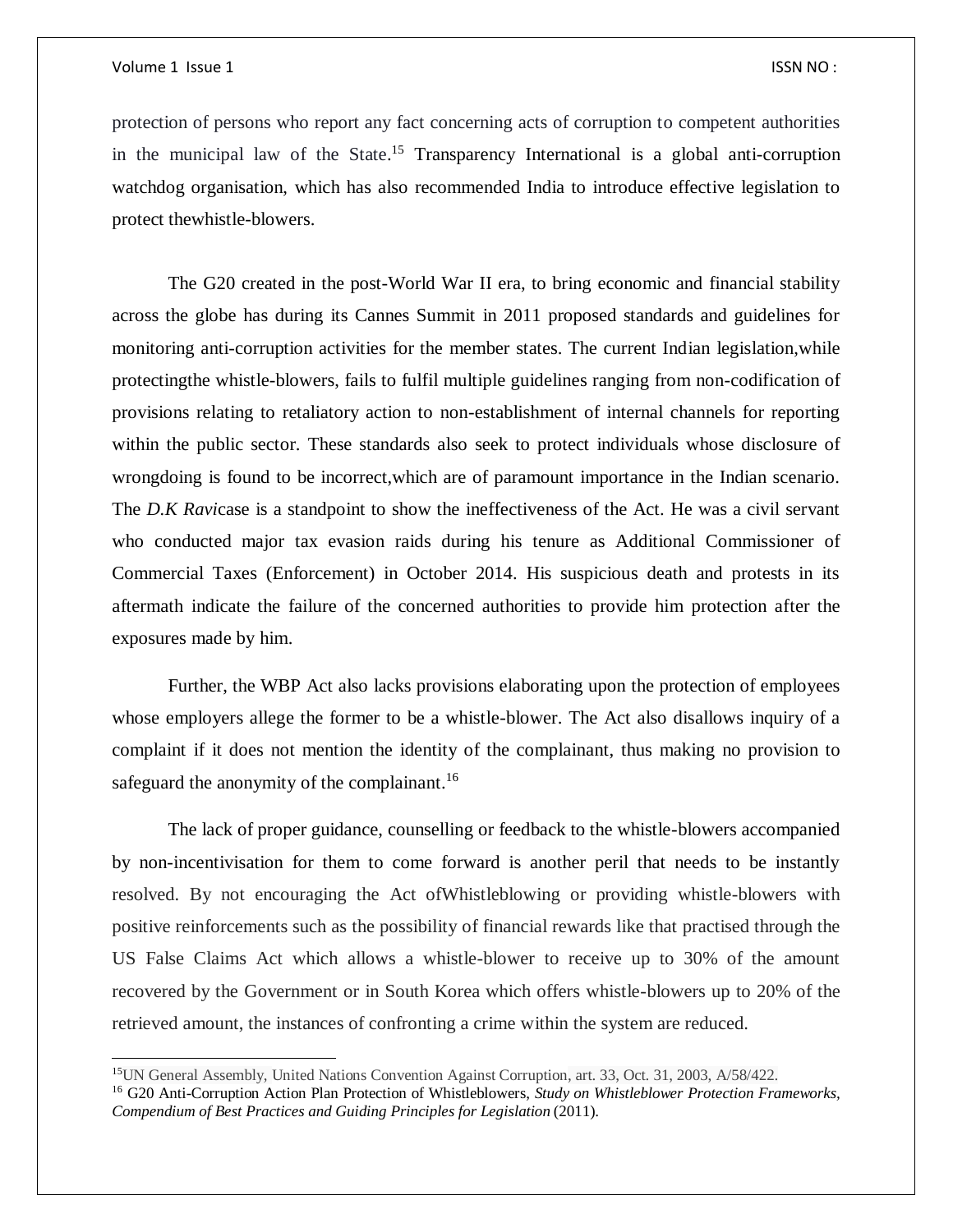The ambit of Competent Authority, which holds power to scrutinise the information revealed and give protection, set in the legislation is severely restricted to internal governing bodies and persons and excludes channels of media, journalists as well as theLocal by not protecting sources divulging information to these agencies. The Supreme Court in the prominent case of *Indirect Tax Practitioners Assn v. R.K. Jain<sup>17</sup>*observed that reporting of misconduct by external whistle-blowers to outside entities like media, law enforcement or watchdog agencies, or other local, State, or federal agencies is a legitimate means of reporting and should not be silenced. For that very reason, such sources should be eligible for the same protection as are other complainants. Despite the recommendation of  $LCI^{18}$ , no laws exist in India for the protection ofthe sources which deliver such information, e.g. Journalists, making them prone tothe risk of their identity being revealed. In Sweden, however, such a source's anonymity is protected under its Constitution, and breach of this confidentiality agreement is a criminal offence being punishable up to a term of one year or fine.

The national-level apex anti-corruption and grievance redressal agency, the Lokpal established under the Lokpal & Lokayuktas Act, 2013 allows any person to make a complaint concerning any act of corruption allegedly committed by the Prime Minister which is not covered under the WBP Act. This Act can be an ancillary to the WBP Act. Therefore,the Lokpal should be notified as a Competent Authority to receive such complaints.<sup>19</sup> These reforms must be institutionalised to strengthen the Act.

# **CONCLUSION**

"*Not all heroes wear capes*." In 2002, the United States of America realised that national security could not bend an individual's rights and liberties to an extent where a democratic nation ends up becoming a tyranny. As has been iterated above, it is essential that along with economic development, a nation evolves socially and culturally; therefore, legislation providing for whistle-blower protection is a sine qua non.

 $\overline{\phantom{a}}$ 

<sup>17</sup> (2010) 8 SCC 281.

<sup>18</sup> Law Commission of India, *93rd Report on Disclosure of Sources of Information By Mass Media* , D D.O. No. F. 2(2)/83-L.C. (Sep. 9, 1983).

<sup>&</sup>lt;sup>19</sup>Salient Features & a Quick Analysis of the Whistleblower Protection Bill, 2014, RTIfi (Feb. 27, 2014), http://www.rtifoundationofindia.com/salient-features-quick-analysis-whistleblowers-pro.